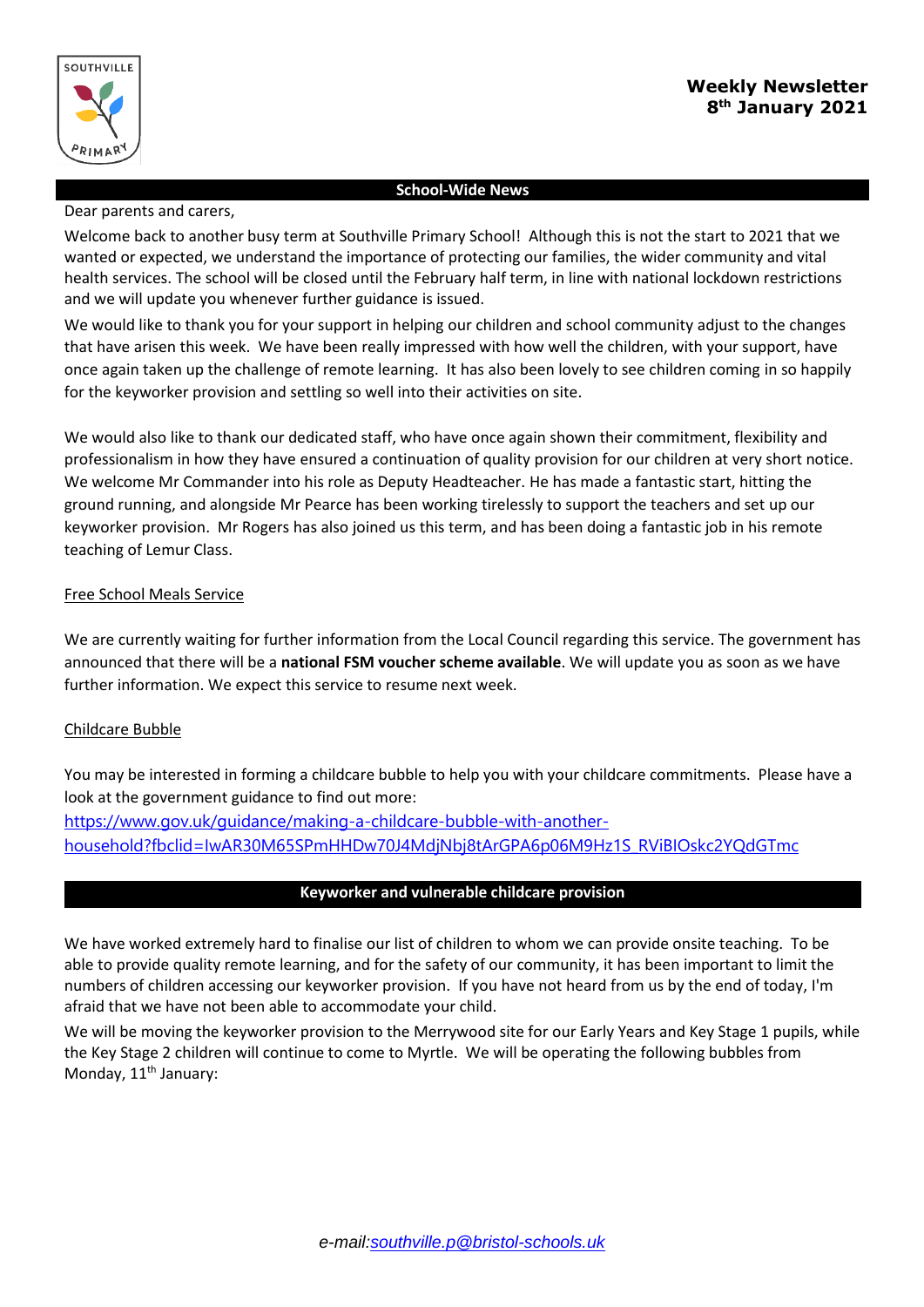

| Merrywood site    | <b>Myrtle site</b> |  |
|-------------------|--------------------|--|
| Bubble $1 - EYFS$ | Bubble $4 - Y3$    |  |
| Bubble 2 – Y1     | Bubble 5 – Y4      |  |
| Bubble $3 - Y2$   | Bubble 6 – Y5&6    |  |

Please see below for when and where to drop off/pick up your child at the two sites.

|                                 | <b>Merrywood bubbles:</b>           |                                                                                  | <b>Myrtle bubbles:</b>                 |                               |  |
|---------------------------------|-------------------------------------|----------------------------------------------------------------------------------|----------------------------------------|-------------------------------|--|
|                                 | Bubble 1 - EYES                     |                                                                                  | Bubble $4 - Y3$                        |                               |  |
|                                 | Bubble $2 - Y1$                     |                                                                                  | Bubble 5 - Y4                          |                               |  |
|                                 | Bubble $3 - Y2$                     |                                                                                  | Bubble $6 - Y586$                      |                               |  |
|                                 | When                                | Where                                                                            | When                                   | Where                         |  |
| <b>AM</b>                       |                                     |                                                                                  |                                        |                               |  |
| Wrap around<br>drop off         | From $8:00$ am                      | Front gate on<br>Stackpool Rd.<br>Please use the<br>buzzer on the<br>front gate. | From 8:00 am                           | Myrtle building<br>front door |  |
| Start of school day<br>drop off | $8:55$ am                           | Front gate on<br>Stackpool Rd                                                    | $8:45$ am                              | <b>MUGA</b>                   |  |
| <b>PM</b>                       |                                     |                                                                                  |                                        |                               |  |
| End of school day<br>pick up    | $3:00$ pm<br>$3:03$ pm<br>$3:06$ pm | Front gate on<br>Stackpool Rd                                                    | Y5&6 3:10 pm<br>Y4 3:13pm<br>Y3 3:16pm | <b>MUGA</b>                   |  |
| Wrap around<br>pick up          | Up to 5:00pm                        | Front gate on<br>Stackpool Rd.<br>Please use the<br>buzzer at the<br>small gate. | Up to 5:00 pm                          | Myrtle building<br>front door |  |

We have set staggered times to help keep bubbles separate. When waiting on Stackpool Rd or Myrtle St at these times, please remain socially distanced from other families. Parents will not be able to come onsite. It is vital that we keep our distance from each other during these times.

## **Learning**

When onsite, children will be working with a teacher from within their year group bubble on the same learning tasks that have been set by their class teachers.

## **Lunches**

Children can bring their own packed lunch or have a school meal provided.

As usual, Reception and Key Stage 1 children, as well as all children who are entitled to a free school meal, will be provided with one at no charge.

Preschool children can be provided with a school lunch at a cost of £2.00.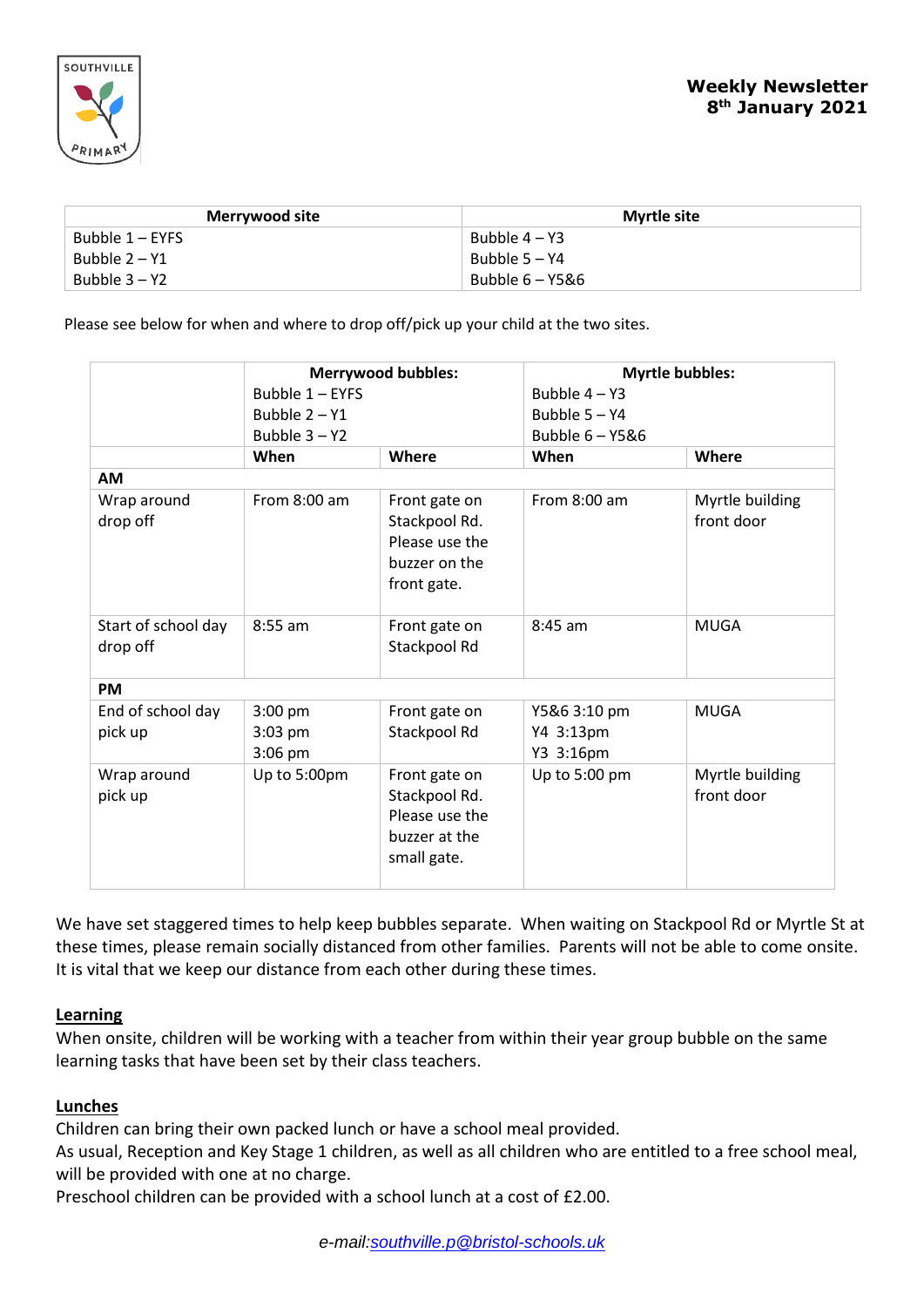

Key Stage 2 children can be provided with a school lunch at a cost of £2.25.

## **Wraparound care**

We offer the following wraparound provision for keyworkers for a charge. The timings and the charges are as follows:

8.00 am to 8.45 am = £4.95 3.00 pm to 5.00 pm =£11.15

To book your place please email our business manager at savi.flaecher@bristol-schools.uk. The email should include the following:

- Subject: "wraparound booking"
- · Days and dates you are booking for
- · Name(s) of child/children

Payment: Once we have received your email confirming your booking, we will invoice you for the sessions booked. Payment method is BACS and all the information will be on the invoice. We accept childcare vouchers and tax free child care.

Our teachers have been working hard to provide both live teaching sessions and directed learning activities and we hope that you feel that you are getting back into the remote learning routine. We thank you for your perseverance and your patience as we troubleshoot some of the inevitable niggles in setting this up. It is really important that your child continues to engage in their remote learning and takes part in as many of the live sessions as possible. We have attached guides to online safety; please use these to discuss the expectations of working online with your child.

# Onsite working for teachers and LSAs

Please be aware that from Monday, class teachers will be working onsite once a week in order to teach the children in our keyworker bubbles. This will mean that on this day, they will not be able to deliver live teaching online, but daily tasks will still be posted for the children.

# Getting help with technology during coronavirus

If you need support at home with hardware (computers) or mobile internet access then please contact the school. The DfE are working in partnership with mobile network providers to support children (disadvantaged) who use mobile networks to facilitate their remote learning.

# Acceptable use – Remote learning guidelines

Please take the time to go through the remote learning guidelines with your child. If they are in: EYFS / Key Stage 1; please refer to appendix 1 of the document Key Stage 2; please refer to appendix 2 of the document.